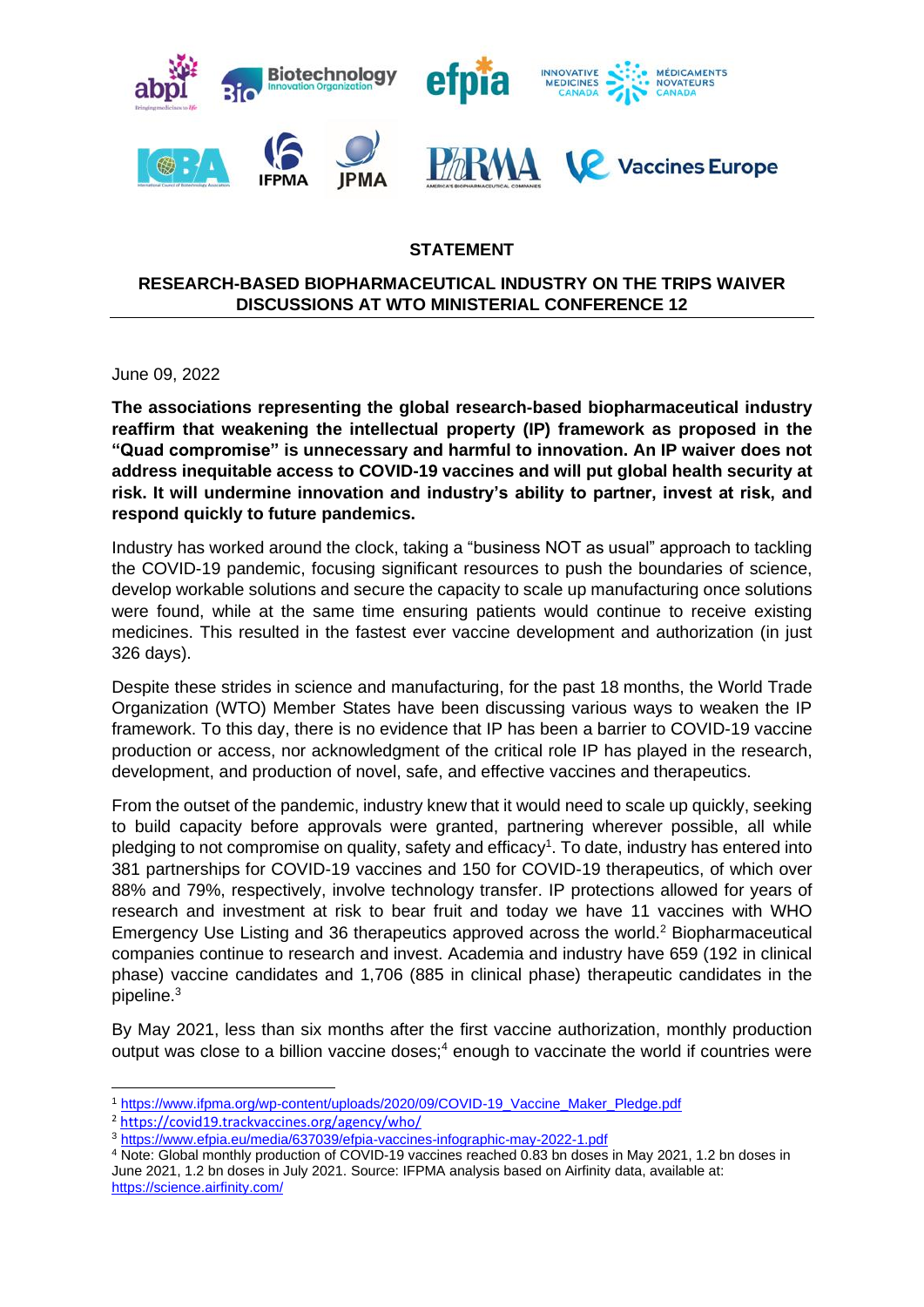willing and able to share. At that time, industry called on governments to remove trade restrictions, share doses and prepare health systems to roll out vaccinations ("*[5 steps to](https://www.ifpma.org/wp-content/uploads/2021/05/News-Release-Five-steps-to-urgently-advance-COVID-19-vaccine-equity-19-May-2021.pdf)  [urgently advance COVID-19 vaccine equity](https://www.ifpma.org/wp-content/uploads/2021/05/News-Release-Five-steps-to-urgently-advance-COVID-19-vaccine-equity-19-May-2021.pdf)*"), a message repeated in March 2022 when critical bottlenecks in vaccine delivery and administration, often linked to weak healthcare systems, were becoming even more evident ("*[Three Priorities to Urgently Increase COVID-19 Vaccine](https://www.ifpma.org/wp-content/uploads/2022/02/Press_Release_Three-Priorities-Increase-Acccess-COVID-19-Vaccines-2.pdf)  [Access](https://www.ifpma.org/wp-content/uploads/2022/02/Press_Release_Three-Priorities-Increase-Acccess-COVID-19-Vaccines-2.pdf)*"). Today, it is universally recognized that COVID-19 vaccine supply is not the barrier to access with global vaccine production capacity vastly exceeding demand and doses needed to inoculate and provide boosters to the world.

During this pandemic, there have been many lessons learned that can improve equitable access for future pandemics. <sup>5</sup> We must redouble our collective efforts to achieve health equity, while ensuring health systems and delivery infrastructure are strengthened. COVID-19 vaccines and treatments were only possible because of decades-long investment in research and an enabling IP framework that encouraged swift, voluntary partnerships across the private, public, and academic sectors.

The TRIPS waiver discussion lacks evidence and the IP framework has fallen victim of political posturing. This week, as the WTO meets for the 12th Ministerial Conference, leaders must keep in mind that weakening the IP framework will jeopardize global health security. A much better approach is to focus on the real challenges to COVID-19 vaccine access including removing trade barriers, addressing distribution challenges, strengthening healthcare systems, and partnering to drive innovation and access.

###

## **About**

The **Association of the British Pharmaceutical Industry** [\(ABPI\)](https://www.abpi.org.uk/#94796047) exists to make the UK the best place in the world to research, develop and use new medicines. We represent companies of all sizes who invest in discovering the medicines of the future. Our members supply cutting edge treatments that improve and save the lives of millions of people. We work in partnership with Government and the NHS so patients can get new treatments faster and the NHS can plan how much it spends on medicines. Every day, we partner with organisations in the life sciences community and beyond to transform lives across the UK.

The **Biotechnology Innovation Organization** [\(BIO\)](https://www.bio.org/) is the world's largest trade association representing biotechnology companies, academic institutions, state biotechnology centers and related organizations across the United States and in more than 30 other nations.

The **European Federation of Pharmaceutical Industries and Associations** [\(EFPIA\)](https://www.efpia.eu/about-us/) represents the biopharmaceutical industry operating in Europe. Through its direct membership of 36 national associations, 39 leading pharmaceutical companies and a growing number of small and medium-sized enterprises (SMEs), EFPIA's mission is to create a collaborative environment that enables our members to innovate, discover, develop and deliver new therapies and vaccines for people across Europe, as well as contribute to the European economy.

**[Innovative Medicines Canada](http://innovativemedicines.ca/)** is the national association representing the voice of Canada's innovative pharmaceutical industry. The association advocates for policies that enable the discovery, development, and delivery of innovative medicines and vaccines to improve the lives of all Canadians

<sup>5</sup> [https://www.ifpma.org/wp-content/uploads/2022/05/IFPMA\\_COVID-](https://www.ifpma.org/wp-content/uploads/2022/05/IFPMA_COVID-19_Pandemic_Lessons_Learned_May_2022.pdf)

<sup>19</sup> Pandemic Lessons Learned May 2022.pdf